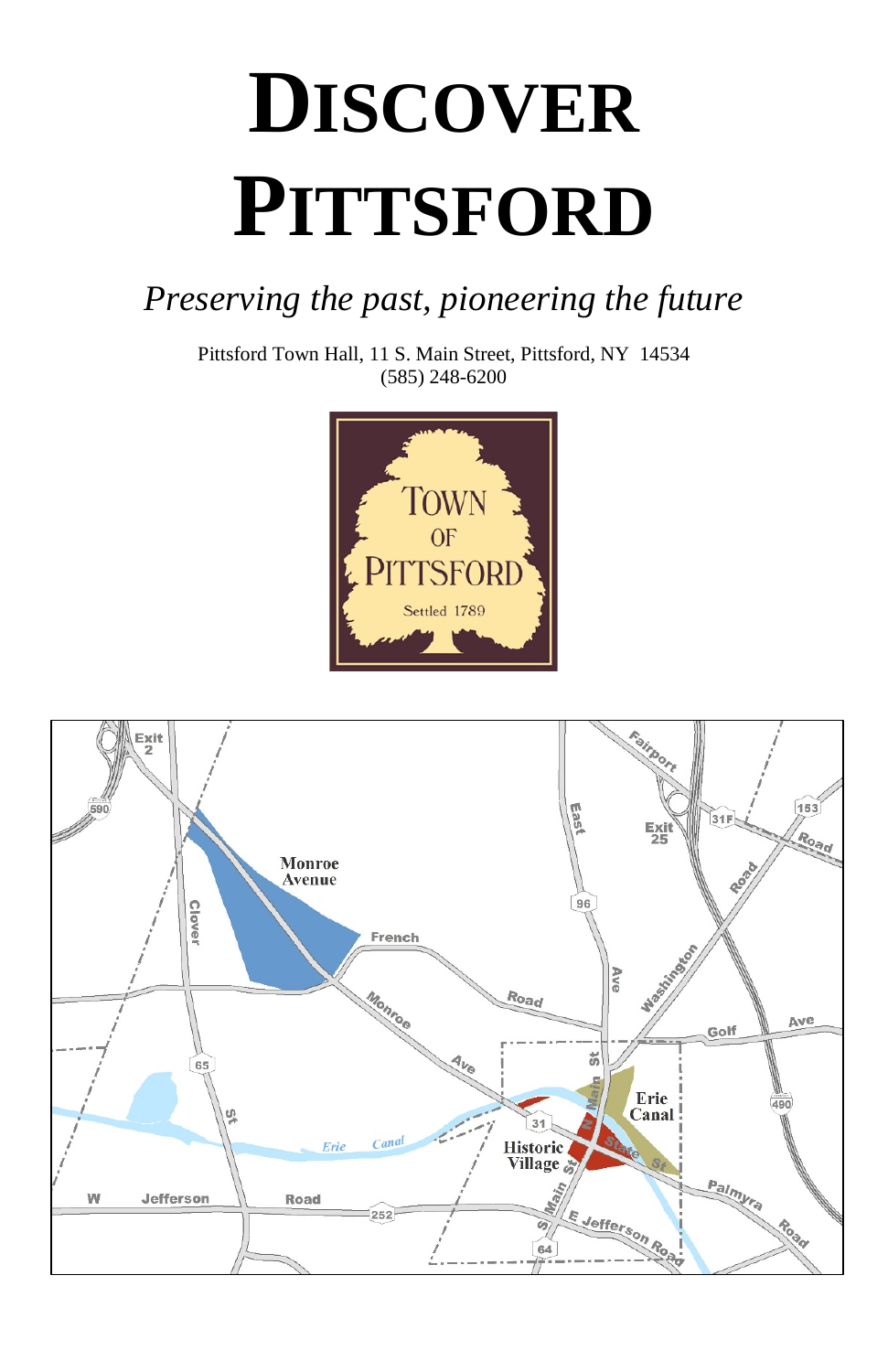# **HISTORIC VILLAGE** *Main Street • Monroe Avenue • State Street*



- $(11)$  Hungry's Grill
- (13) Pontillo's Pizza (32) Rocky Greco's
- (19) Rachel's Mediterranean Grill-**Coming Soon!** (34) See Her Shine
- 
- (37) The Kitchen (2) Talbots<br>
(3) Thirsty's (9) WellBEING
- $(10)$  Thirsty's
- (18) Village Bakery & Café (25) (Space Available)
- (22) Yotality Frozen Yogurt

- 
- (31) Breath at Home Pittsford
- 
- 
- 
- 
- (1) Forsythe Jewelers
- (29) Howard Hanna Realtors **LODGING**
- 
- (17) Kalea Salon & Store
- (16) Lattimore Physical Therapy **MUNICIPAL FACILITIES**
- 
- (21) Mitchell Pierson Realtors (35) Pittsford Town Hall
- (28) Pittsford Florist (5) Village Hall
- 
- **DINING** (26) Salon Industry<br>
(11) Hungry's Grill (23) Pittsford Shop
	-
	-
- (14) Starbucks (30) SJ's Village Boutique
	-
	-
	-

### **ATTRACTIONS**

- **SHOPPING** (12) Copper Beach Park
- (24) Blowout Studio (8) William A. Carpenter Park at Port of

### (33) Breathe Yoga **HISTORIC LANDMARKS**

- (27) Cad Red (20) Phoenix Hotel, c. 1806
- (38) Chandeliers Boutique (3) The Little House Museum, c. 1819
- (4) Embrasse Moi (7) Veteran's Monument

(36) Imagine Anti-Aging (6) Canal Lamp Inn (Bed & Breakfast)

- (39) Messner Flooring (15) Pittsford Community Library
	-
	-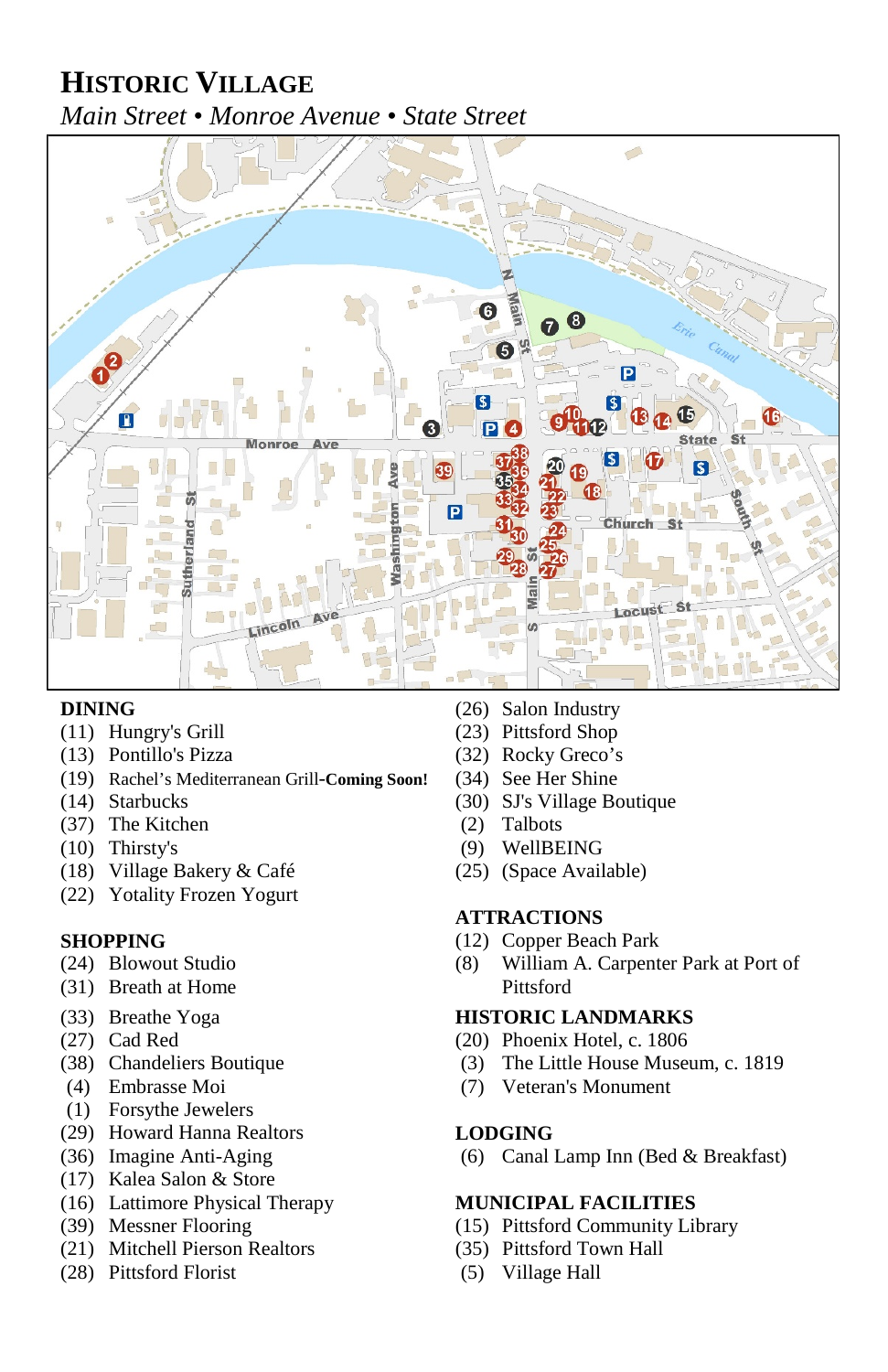# **ERIE CANAL** *Schoen Place • Northfield Common • N. Main Street*



- (39) Aladdin's Natural Eatery (40) Red Barn Properties<br>
(19) Dolce Cupcakery (21) Rosolino's Custom T
- 
- 
- (4) Jojo's American Bistro
- 
- (37) Lock 32 Brewing Company (10) thriV
- (32) Olives Greek Taverna (16) Tiver Built LLC
- (5) Pittsford Farms Dairy (12) Tru Salon
- 
- 
- (14) Village Coal Tower Restaurant (29) Welcome Home Living

- (13) Alpaca Country
- (27) Beads 'N Things **ATTRACTIONS**
- (22) Canalside Music Together (35) Erie Canal Towpath
- (31) Copper Leaf Brewing **Coming Soon!**
- (33) Evolution Pilates **ENTERTAINMENT**
- (25) French Press Design & Letterpress (38) 'Sam Patch' Packet Boat
- (36) Jembetat Gallery & Cafe (8) Towpath Bike Rental
- (26) Miguel Creative Incorporated
- (9) Mostly Clay **LODGING**
- 
- (18) Pittsford Lumber
- **DINING** (7) Pittsford Wine & Spirits
	-
	- (21) Rosolino's Custom Tailor
- (1) Erie Grill (30) Sylvan Starlight Creations<br>
(4) Jojo's American Bistro (20) The Map Shop
	-
- (34) Label 7 (23) Top Notch Monogramming
	-
	-
	-
- (3) Pittsford Pub (6) Via Girasole Gourmet
- (11) Simply Crêpes (15) Victor Furniture
	-
	- (17) (Space Available)
- **SHOPPING** (28) (Space Available)

- 
- 

(24) Northfield Music (2) Del Monte Lodge